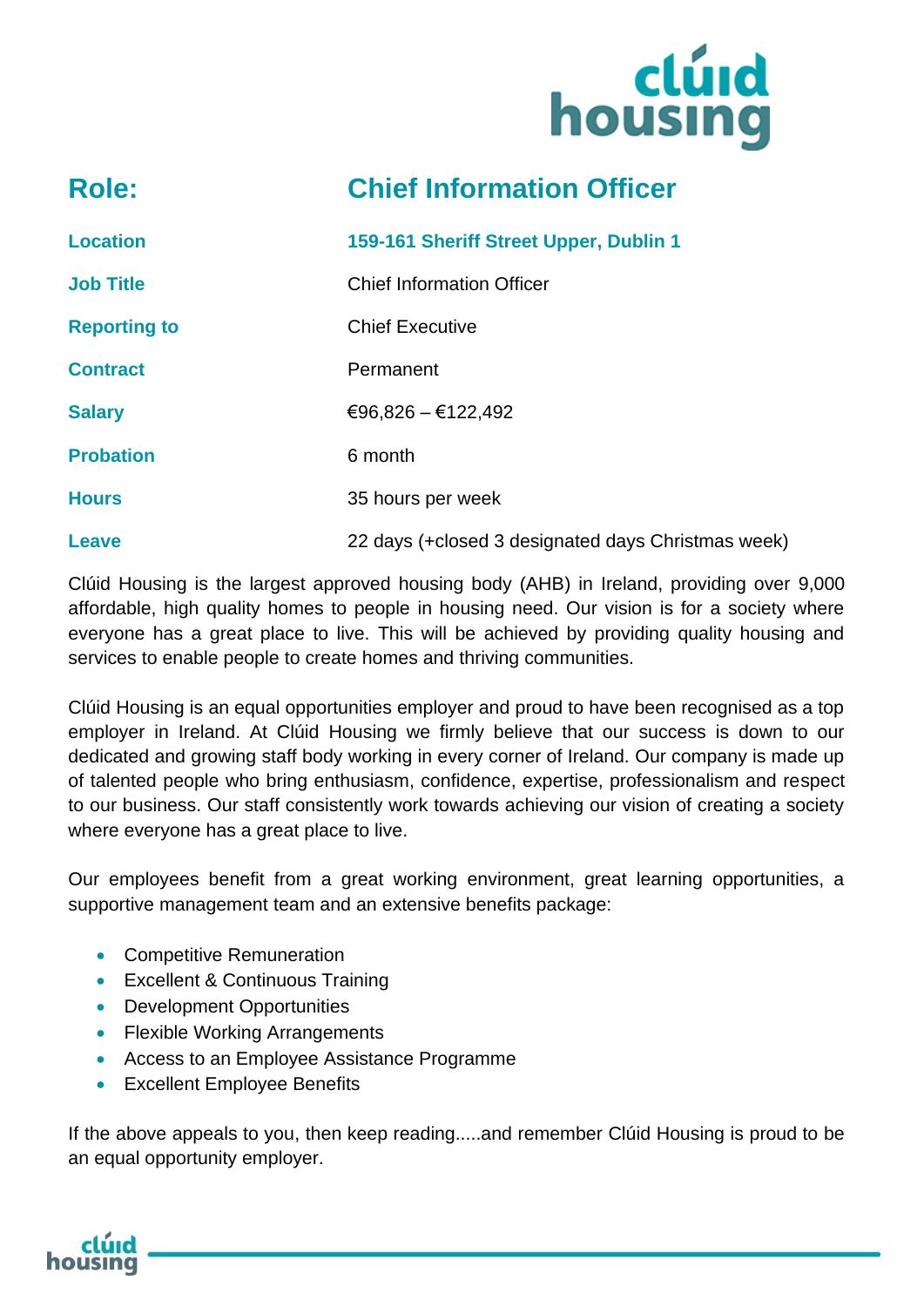

#### **CHIEF INFORMATION OFFICER (CIO)**

This newly created Senior Leadership role of Chief Information Officer (CIO) will provide strategic leadership and direction for the three departments within it, to include Transformation and Change, Information Technology and Data and Insight, including Data Protection.

Presently there are 14 employees in this newly created grouping, however the strategy would be to increase this in line with the implementation of the new structure over time.

The CIO will be a member of the Senior Management Team at Clúid which also includes the Chief Operations Officer (COO), Chief Finance Officer (CFO), Chief Commercial Officer (CCO) and Chief People Officer (CPO). The CIO will report to the Chief Executive Officer (CEO) and to the Board for various projects and activities.

#### **Role: Chief Information Officer**

#### **Role Overview:**

The CIO will have responsibility for the oversight of all aspects of the strategic development and implementation of Clúid's Information Technology (IT), Data & Analytics and Transformation and Change Management Departments. The CIO will ensure appropriate support is provided to Clúid's operations including the new technology selection and the change and project management requirements of new systems and activity.

#### Responsible for

- Information technology (infrastructure, service delivery, security, ICT, Business Intelligence, Business Analysis)
- Digital technology (assessment, acquisition and development of software)
- Oversight and delivery of a project management and change management framework and approach within Clúid supporting the implementation of new technology and systems.
- Governance and oversight of key risks and issues
- Creation and implementation of Digital, IT and Data strategies
- Integrity and security of all data and the development of business insight and analytics
- Strategic IT, data and transformation advice to the Board and Executive
- Negotiation and management of relevant partnerships, service contracts and licences.

#### **Reporting to:** Chief Executive

#### **Key responsibilities**

**Technical**

• Leading the development of the IT strategy with the Head of IT (HoIT), ensuring Clúid obtains maximum return on investment and that it is scalable for future

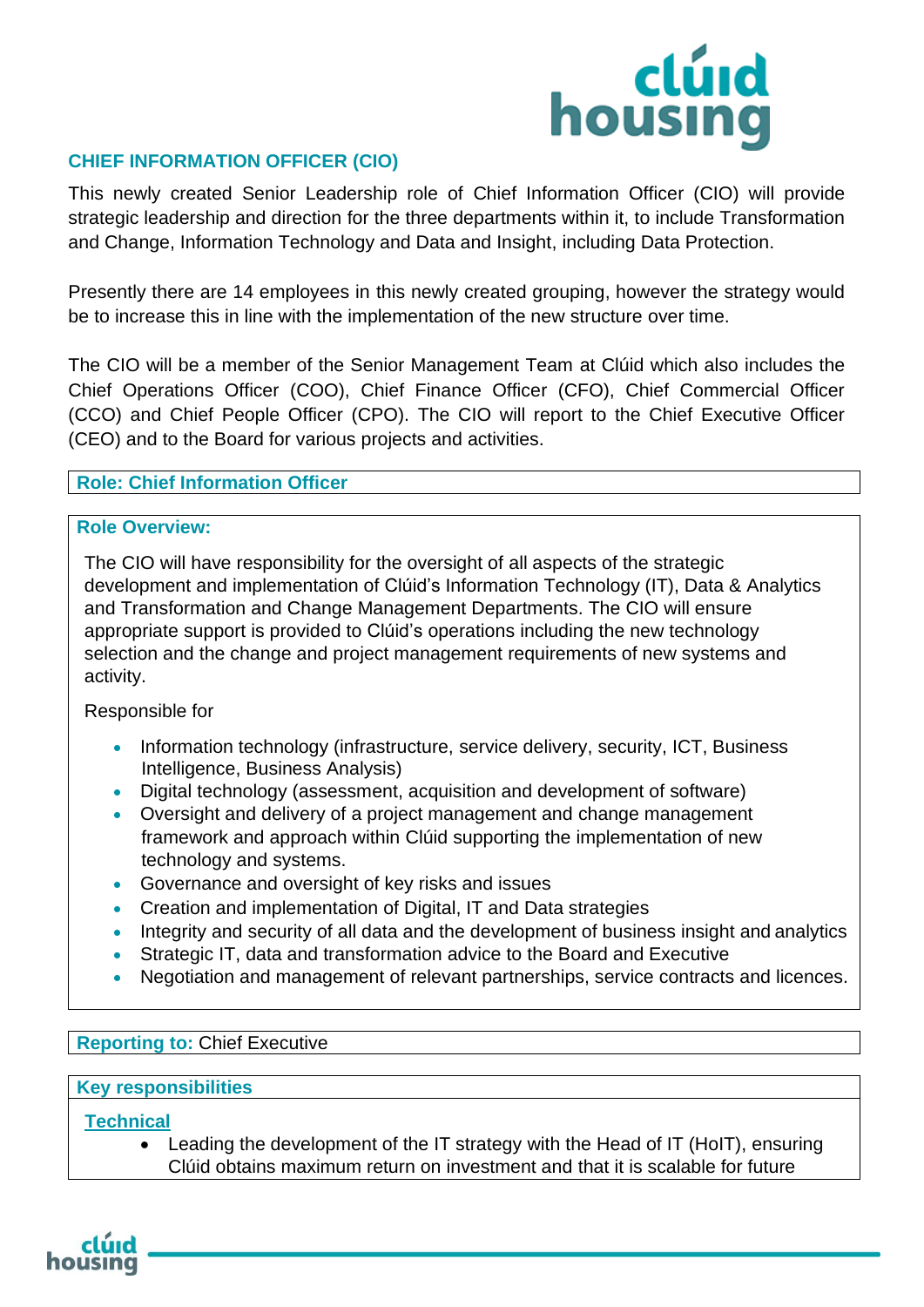## clúid housing

business delivery

- Providing oversight and assurance to the Board on all areas of IT, data and insight and transformation and change management
- Implementation of the three pillar operating model of IT, Data & Insight and Transformation and Change with the CIO area
- Developing the various holistic strategies, systems and policies to embed the change
- Collaborating with the Head of IT and various stakeholders within Clúid to assess and recommend technology to assist Clúid to deliver business priorities
- Develop insight into the wider business strategic objectives and understanding how data, insight and existing or emerging technologies may resolve and support the evolving needs of Clúid
- Contributing to the corporate strategic planning process, and the resulting business plans
- Overseeing the range of business metrics that provides Board and Executive with the necessary oversight and assurance on operational performance and project delivery
- Ensuring value for money is all aspects of service delivery and that information and technology capabilities are delivered reliably, sustainably, cost effectively and securely
- Enabling and promoting the effective use of data, business intelligence, business insight and analytics across Clúid
- Directing the design and implementation of the CIO operating model, organisational structure, and governance processes
- Providing strategic direction and oversight for the design, development, operation and support of IT systems and programs
- Developing and controlling relevant annual operating and capital expenditure budgets
- Working collaboratively with the Chief People Officer to support and embed change, contributing to the development of the required learning activities to maximise the benefits of new technology
- Developing and maintaining the necessary IT, data and transformation skills required to deliver the IT, data and change required
- Collaborating with operations to advance home technology for both internal customers and Clúid residents

#### **Leadership**

- Demonstrating and promoting the values and behaviours of Clúid
- Establishing collaborative relationships with the Board and Executives
- Reporting to the Board and Executive Team on all aspects of the CIO remit
- Providing leadership and direction to the organisation especially at times when significant risks occur
- Providing the necessary Leadership and influence to ensure teams and departments work collaboratively to successfully implement change

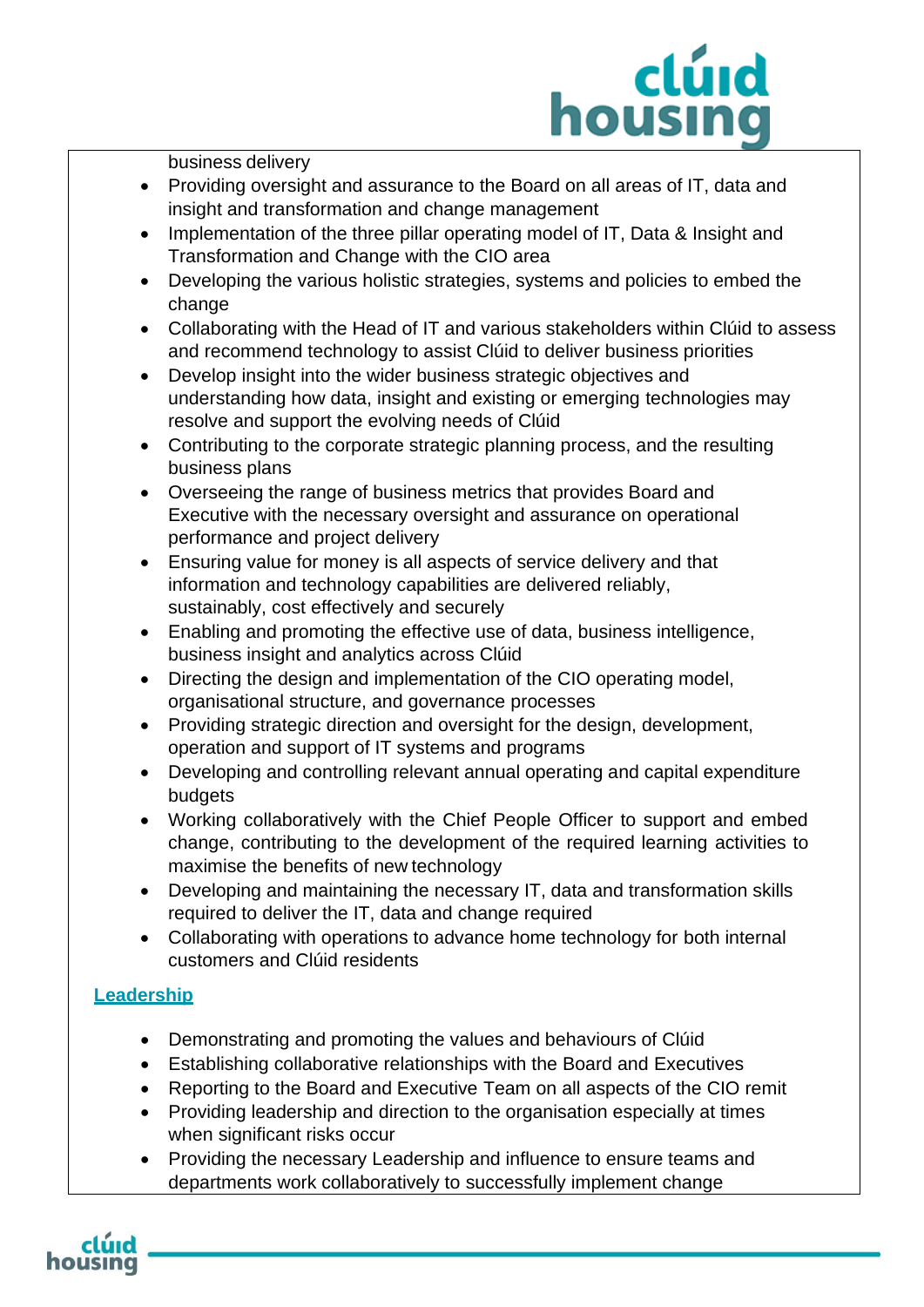

- Establishing and maintaining a culture of continuous improvement & cost efficiency
- Supporting staff to deliver change projects to meet developing and evolving customer needs.
- Overseeing the organisation's IT, Digital, Data strategies, promoting and embedding a culture of innovation balanced with cost efficiency and risk management.
- Contributing to corporate strategic planning as a member of the leadership team
- Collaborating with People and Culture to ensure the best candidate/s are recruited for any vacancy in your team, to develop a thorough induction plan while actively managing the probation process
- Managing staff and team engagement activities
- Providing team members with support, challenge and guidance to enhance their performance.
- Creating annual individual employee development and team plans
- Ensuring Clúid remains externally competitive and internally equitable for the roles within your remit
- Ensuring that staff work in a safe environment and are encouraged to participate in any company wide or team wellbeing activities
- Promoting a culture which is supportive of excellent service delivery and meets our vision, mission, and values

#### **Corporate Responsibilities**

- Ensure all activity is aligned to Clúid's values and contributes to the mission of supporting the development of thriving communities
- Adhere to all Clúid policies and procedures at all times
- To exercise discretion at all times
- To fulfil all care and high standards regarding both Clúid's and your own health and safety obligations

#### **General**

- Adopt an approach of continuous learning and personal development
- To positively promote the Association in all activities
- Any other duties which are consistent with your role

#### **Key competencies required in the role**

- Leadership
- Strategic Thinking
- Technical Knowledge
- Problem Solving
- Influencing
- Service delivery
- Customer Centric
- Risk Management
- Collaboration

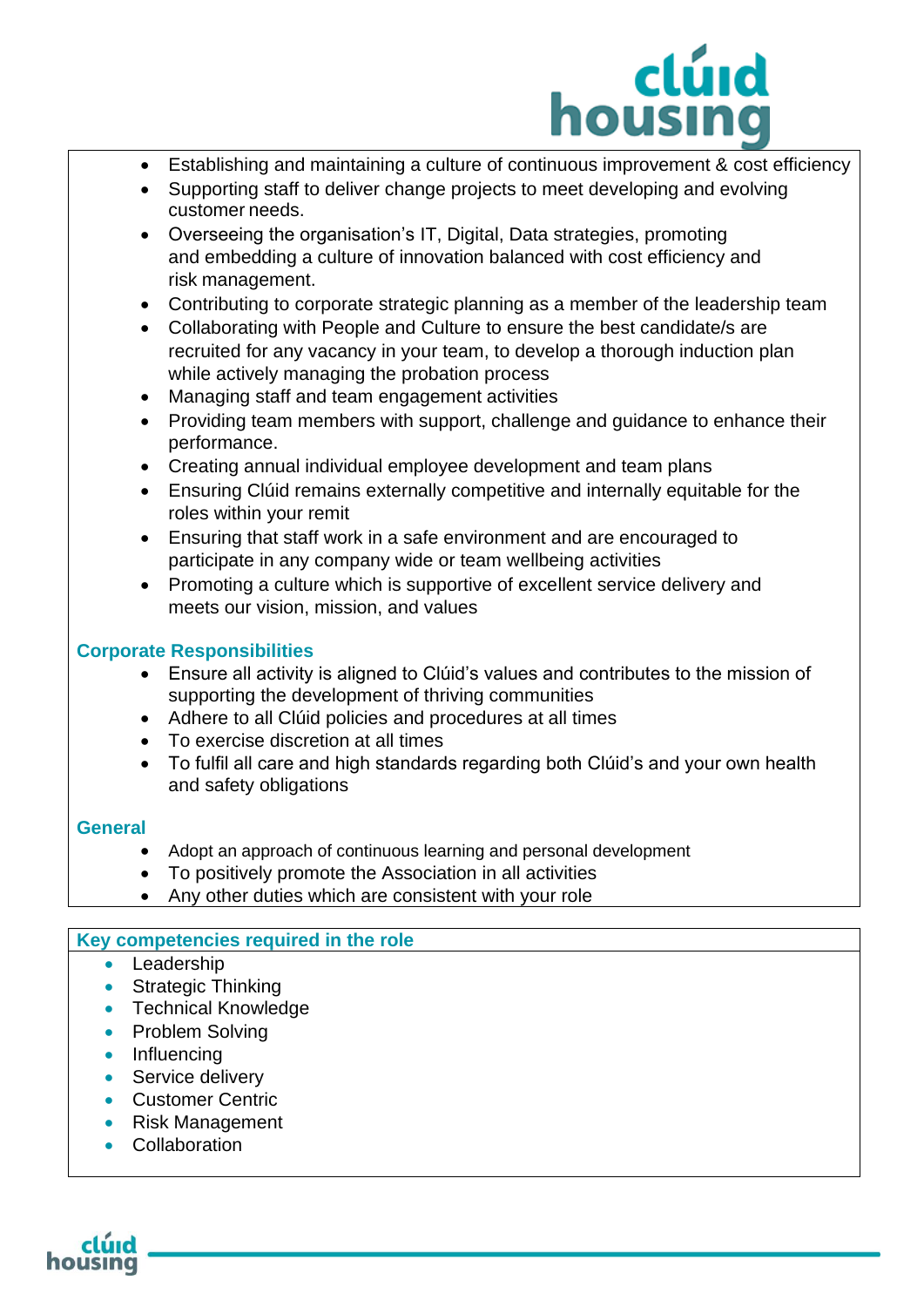# housing

#### **Person Specification**

| <u>sisen opoemaanon</u><br><b>Key Skills</b>                                                                                                                                                                                                       | <b>Essential</b> | <b>Desirable</b> |  |
|----------------------------------------------------------------------------------------------------------------------------------------------------------------------------------------------------------------------------------------------------|------------------|------------------|--|
| Candidates will be shortlisted on the basis of illustrating in their application that they fulfil<br>the following criteria. Examples that demonstrate the ability to fulfil the criteria should be<br>included as well as the above competencies. |                  |                  |  |
| <b>Education / Qualifications</b>                                                                                                                                                                                                                  | <b>Essential</b> | <b>Desirable</b> |  |
| Level 9 qualification in a relevant area - IT, Project Management, Change<br>Management, Business Analysis, Business Intelligence                                                                                                                  |                  |                  |  |
| Demonstrable commitment to ongoing and continuous learning                                                                                                                                                                                         |                  |                  |  |
| <b>Knowledge / Skills</b>                                                                                                                                                                                                                          |                  | <b>Desirable</b> |  |
| Exceptional leadership capability with the ability to develop and<br>communicate vision that inspires and motivates staff                                                                                                                          |                  |                  |  |
| Ability to effectively communicate and instil confidence with peers and<br>$\bullet$<br>all key stakeholders                                                                                                                                       |                  |                  |  |
| Effective influencing and negotiation skills in an environment where<br>resources may not be in direct control of this role                                                                                                                        |                  |                  |  |
| Excellent analytical, strategic conceptual thinking, strategic planning and<br>$\bullet$<br>execution skills                                                                                                                                       |                  |                  |  |
| Experience in budget planning and financial management                                                                                                                                                                                             |                  |                  |  |
| Excellent verbal and written communication skills, including the ability to<br>$\bullet$<br>explain technical concepts and technologies to non-technical people                                                                                    |                  |                  |  |
| <b>Experience</b>                                                                                                                                                                                                                                  |                  | <b>Desirable</b> |  |
| 7 Years operating in a similar role at a senior level in IT and/or Data,<br>Transformational Change, Project Management meeting demanding<br>objectives and delivering business performance that exceeds<br>expectations and targets               |                  |                  |  |
| Outstanding people leadership in a diverse service delivery<br>environment.                                                                                                                                                                        |                  |                  |  |
| Building and managing effective and collaborative relationships at a<br>$\bullet$<br>senior level with a range of stakeholders including with Boards,<br><b>Suppliers &amp; Customers</b>                                                          |                  |                  |  |
| Influencing Board, executives and key stakeholders                                                                                                                                                                                                 |                  |                  |  |
| Managing successful large-scale change programmes with employee,<br>customer and stakeholder engagement                                                                                                                                            |                  |                  |  |
| Delivering innovative projects, utilising future changes to develop and<br>maintain a responsive and flexible service                                                                                                                              |                  |                  |  |
| Demonstrating commercial acumen with a strong track record of<br>$\bullet$<br>negotiation and successful commercial partnerships                                                                                                                   |                  |                  |  |
| Managing change projects                                                                                                                                                                                                                           |                  |                  |  |

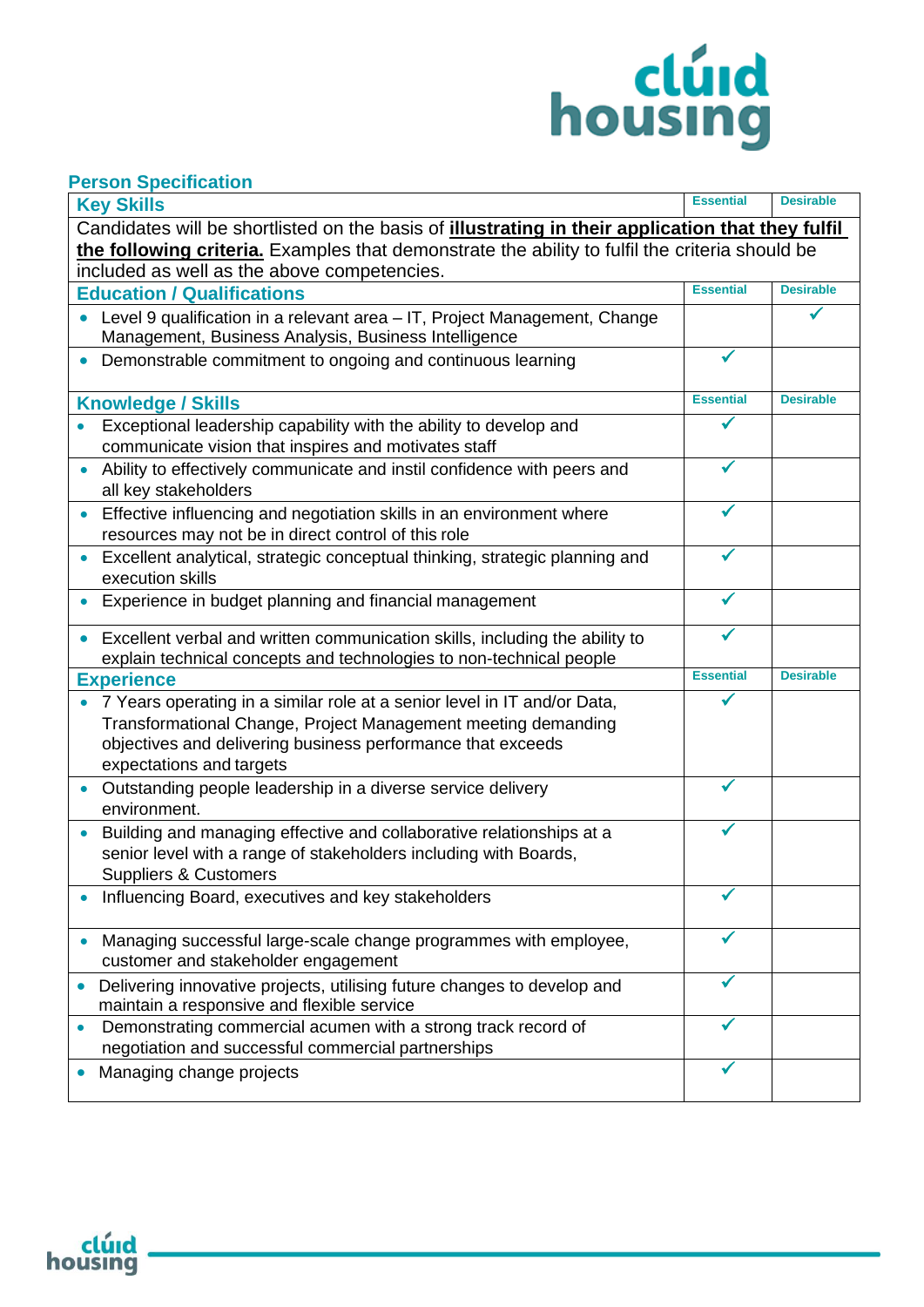

*The closing date for applications to be returned for this role is Sunday 5 th of June at midnight.*

*It is anticipated that Interviews for the position will be held on week beginning 13th of June 2022*

*For information enquiries, please contact Cara Ryan, Director of Corporate Services on cryan@cluid.ie*